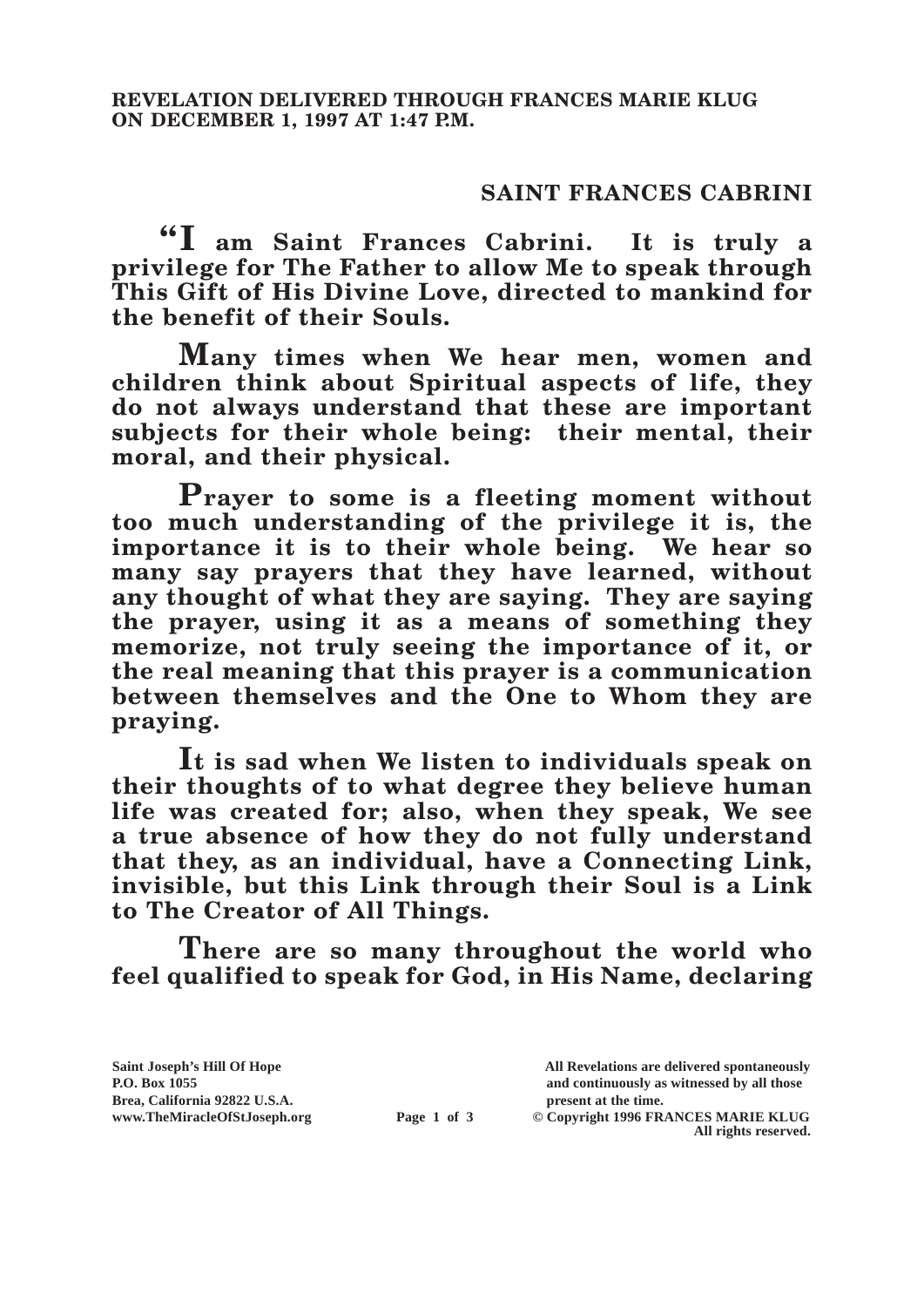**that what they are saying He is passing through them direct to those close, those at hand, those who will read the words, to understand that they are a channel of communication for Him.**

**The world is in so many ways misunderstanding**  so much about spirituality. Spiritual **Spiritual association, because there is so much humanism, declaring that they have the power to heal, to instruct, thus automatically eliminating The Creator, giving themselves credit on all they imagine they have the power to do themselves.**

**Let us go back to the Time of Moses. He was a teacher, he was 'an instrument' of The Father's. He was chosen to deliver to the whole world for all time, The Rules that mankind of all races, all colors, all creeds, were to use to follow, and never abandon, because They were the Stable Foundation for men of all races, all colors, all creeds, to use, basing all things on moral values, moral standards, and to be upheld because of the purity that was needed for the Soul.**

**When God created mankind, He instilled in each conception a Portion of Himself, so that mankind could never be separated from Him, and that this Gift of His Divine Love would innately instill moral values, moral standards, alerting mankind that as He gave a free will, He also backed this free will with His Divine Love, because there was an enemy that would, in many ways, tempt individuals of all races, all colors, all creeds, to ignore the Importance of the Soul, and submit to what was diabolical, what was impure.**

Brea, California 92822 U.S.A.<br>
www.TheMiracleOfStJoseph.org<br> **Page 2 of 3** © Copyright 1996 FR.

**Saint Joseph's Hill Of Hope All Revelations are delivered spontaneously P.O. Box 1055 and continuously as witnessed by all those** 

**Page 2 of 3** © Copyright 1996 FRANCES MARIE KLUG **All rights reserved.**